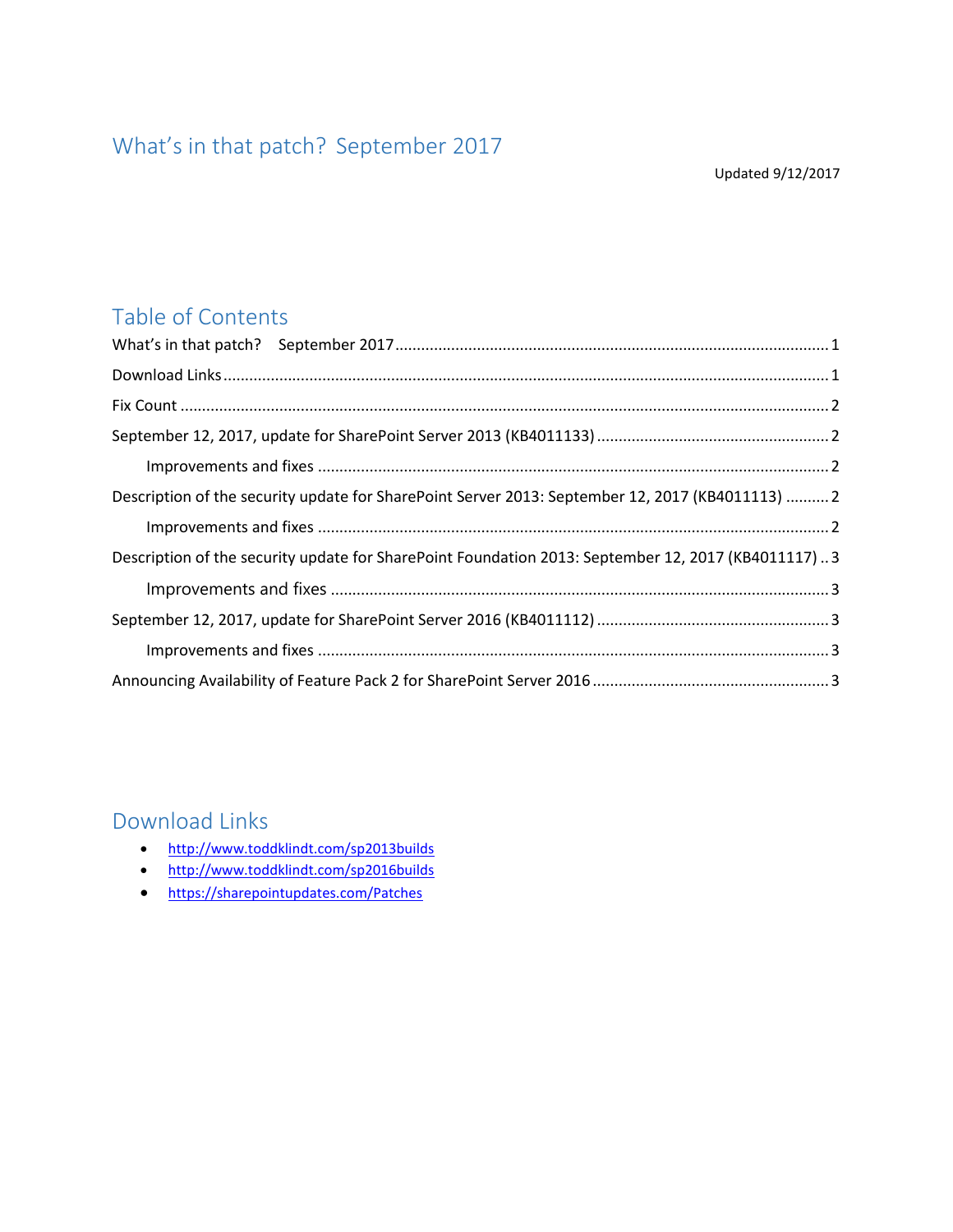### <span id="page-1-0"></span>Fix Count

| September 12, 2017, update for SharePoint Server 2013 (KB4011133)                             |    |
|-----------------------------------------------------------------------------------------------|----|
| Description of the security update for SharePoint Server 2013: September 12, 2017 (KB3213560) | 4  |
| Description of the security update for SharePoint Server 2013: September 12, 2017 (KB4011113) | 4  |
| Description of the security update for SharePoint Foundation 2013: Sept 12, 2017 (KB4011117)  | 4  |
|                                                                                               | 14 |
|                                                                                               |    |
| September 12, 2017, update for SharePoint Server 2016 (KB4011112)                             |    |
| Announcing Availability of Feature Pack 2 for SharePoint Server 2016                          |    |
|                                                                                               |    |
|                                                                                               |    |

## <span id="page-1-2"></span><span id="page-1-1"></span>September 12, 2017, update for SharePoint Server 2013 (KB4011133) Improvements and fixes

- This update translates some terms in multiple languages to make sure that the meaning is accurate.
- This update removes additional quotation marks from ALT texts for the **Open Menu** command to make sure that screen readers can read the command correctly.

## Description of the security update for SharePoint Server 2013: September 12, 2017 (KB3213560)

This security update resolves vulnerabilities in Microsoft Office that could allow remote code execution if a user opens a specially crafted Office file. To learn more about these vulnerabilities, see [Microsoft Common Vulnerabilities and Exposures CVE-2017-8742.](https://portal.msrc.microsoft.com/en-US/security-guidance/advisory/CVE-2017-8742)

# <span id="page-1-3"></span>Description of the security update for SharePoint Server 2013: September 12, 2017 (KB4011113)

### <span id="page-1-4"></span>Improvements and fixes

This security update contains improvements and fixes for the following nonsecurity issues:

- Translate some terms in multiple languages to make sure that the meaning is accurate.
- When you select to show more posts on MySite host, some feeds may be missing.
- When you edit a video in asset library, screen reader doesn't indicate the state of the collapsing container.
- If the alternate access mapping URL of a site has changed after you followed it, you can't unfollow unless the alternate access mapping URL is changed back.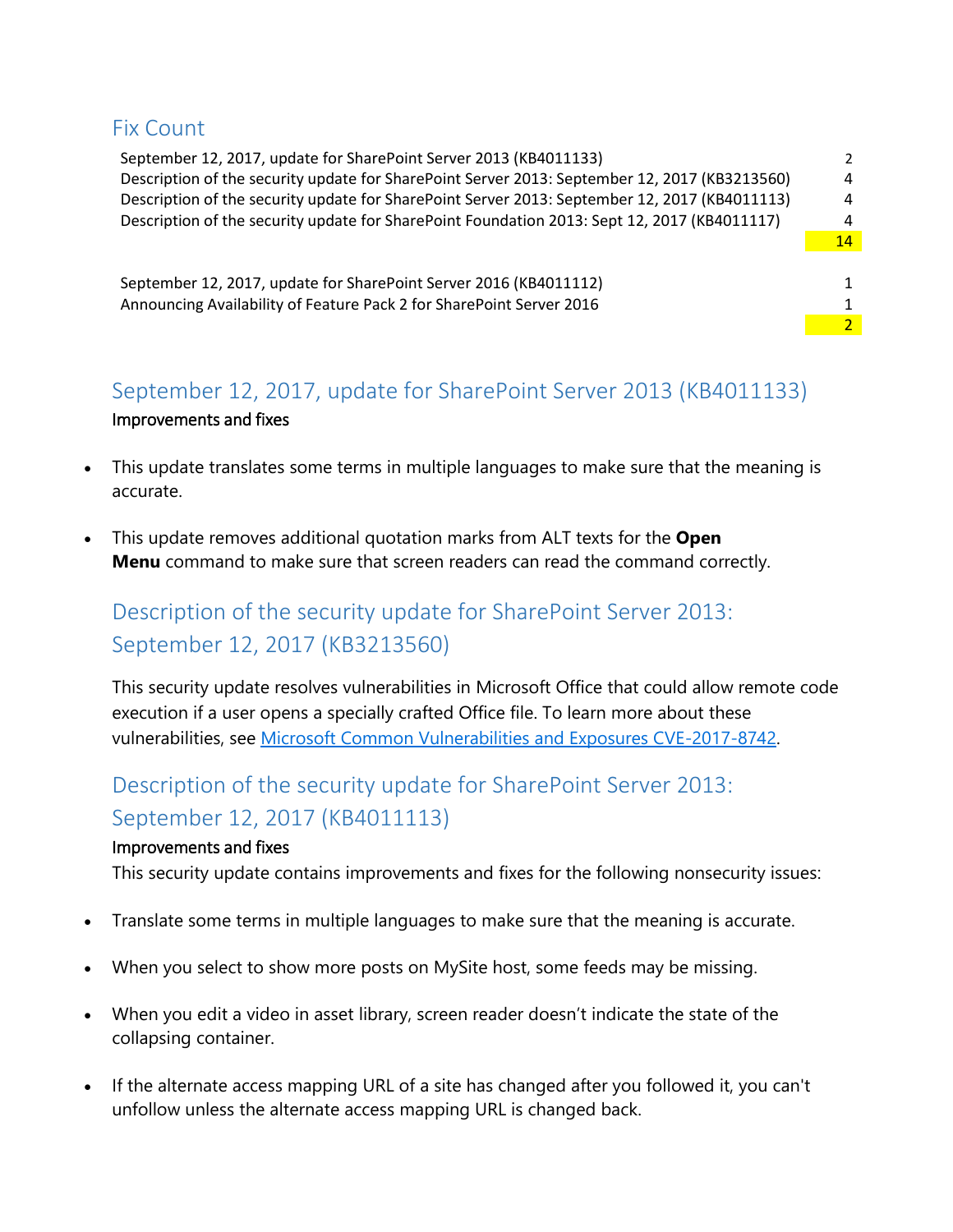# <span id="page-2-0"></span>Description of the security update for SharePoint Foundation 2013: September 12, 2017 (KB4011117)

### <span id="page-2-1"></span>**Improvements and fixes**

This security update contains improvements and fixes for the following nonsecurity issues:

- Improve screen reader accessibility behavior for Person/Group fields on the NewForm.aspx and EditForm.aspx pages.
- FBA groups are incorrectly created with leading or trailing spaces if those spaces were present in the input in the people picker.
- When you use a property restriction that has an equals sign for an in-place search, all results are returned unexpectedly.
- When you open a calendar in Quick Edit mode and try to edit the end time of an event, you receive the following error message:

Invalid data has been used to update the list item.

### <span id="page-2-2"></span>September 12, 2017, update for SharePoint Server 2016 (KB4011112)

#### <span id="page-2-3"></span>Improvements and fixes

This update modifies several terms in Dutch, Simplified Chinese and Romanian to make sure that the meaning is accurate. It also removes additional quotation marks from ALT texts for the **Open Menu** command to make sure that screen readers can read the command correctly in German.

### <span id="page-2-4"></span>Announcing Availability of Feature Pack 2 for SharePoint Server 2016

When we launched SharePoint Server 2016, we shared the vision for SharePoint Server 2016 as a foundational release, born in the cloud, and built for continuous innovation. Today we're pleased to announce our continued investments on this journey and commitment, the availability of Feature Pack 2.

Through the September 2017 Public Update for SharePoint Server 2016 we're delivering several new features based on customer feedback and developer needs, highlighting these investments, the SharePoint Framework.